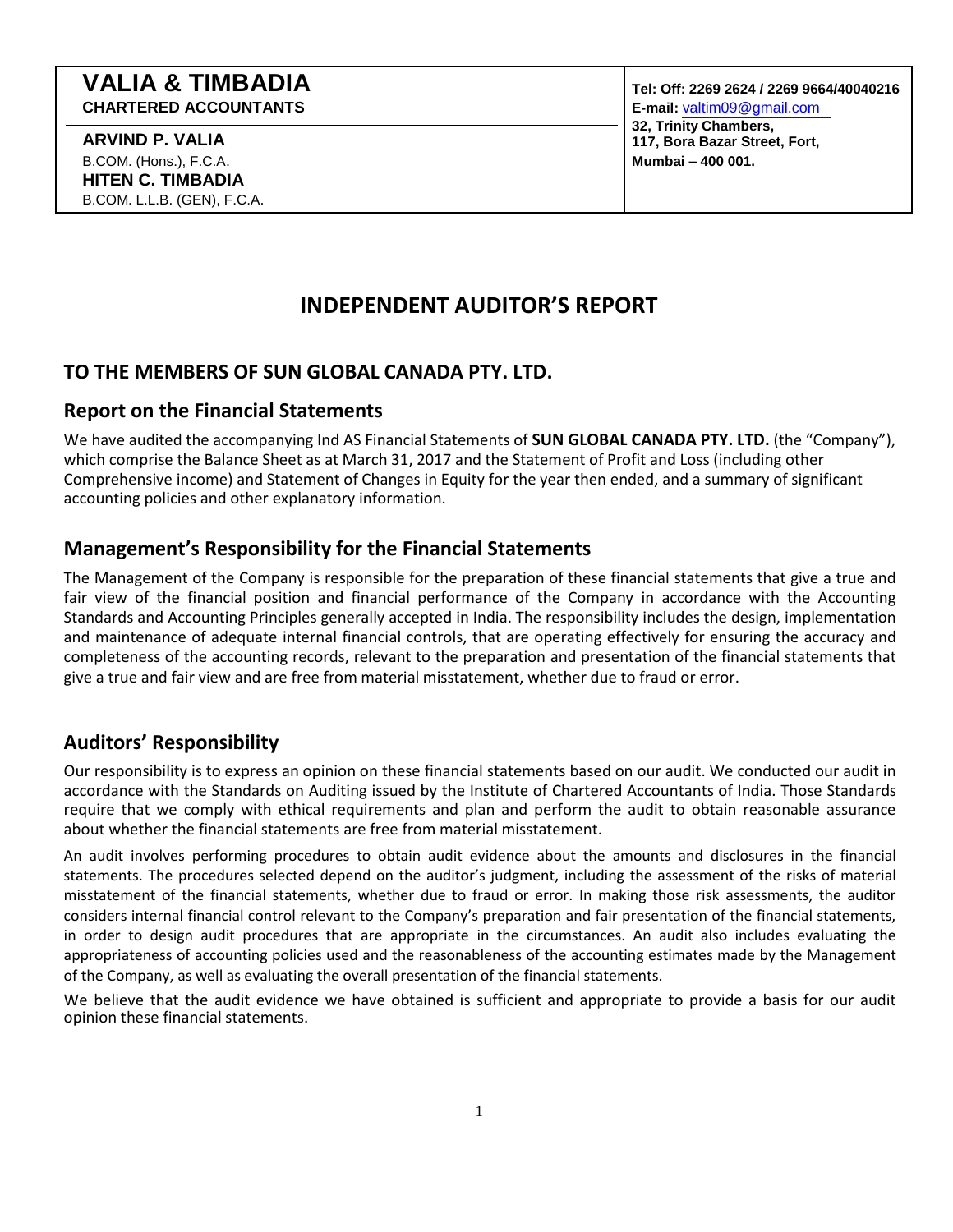| <b>VALIA &amp; TIMBADIA</b><br><b>CHARTERED ACCOUNTANTS</b> | Tel: Off: 2269 2624 / 2269 9664/40040216<br>E-mail: valtim09@gmail.com |
|-------------------------------------------------------------|------------------------------------------------------------------------|
| ARVIND P. VALIA                                             | 32, Trinity Chambers,<br>117, Bora Bazar Street, Fort,                 |
| B.COM. (Hons.), F.C.A.                                      | Mumbai - 400 001.                                                      |
| <b>HITEN C. TIMBADIA</b>                                    |                                                                        |
| B.COM. L.L.B. (GEN), F.C.A.                                 |                                                                        |

### **Emphasis of Matters**

The Net Worth of the Company has been fully eroded; however in the opinion of the management, the going concern of the company will not be affected.

# **Opinion**

In our opinion and to the best of our information and according to the explanations given to us, the aforesaid financial statements give the information required by the Act in the manner so required and give a true and fair view in conformity with the accounting principles generally accepted in India of the financial position of the Company as at 31 March, 2017, and its financial performance including other comprehensive income and the changes in equity for the year ended on that date.

### FOR **VALIA AND TIMBADIA**

CHARTERED ACCOUNTANTS (Firm Registration No. 112241W)

PLACE: MUMBAI Partner

#### **HITEN C.TIMBADIA**

DATED: 17<sup>TH</sup> April, 2017. COMEXANDED: Membership No. 038429.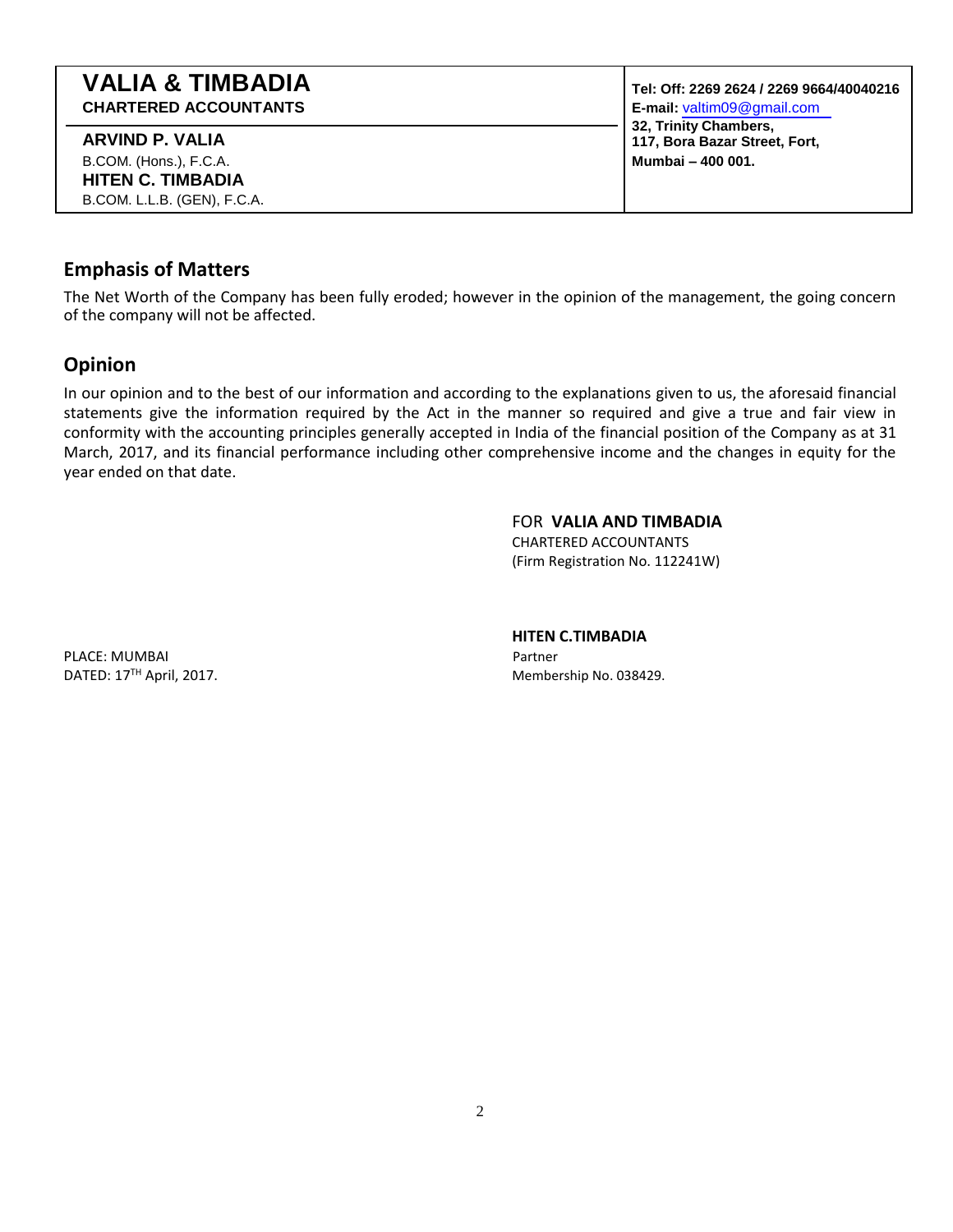#### **BALANCE SHEET AS AT 31ST MARCH 2017**

|                                                                    | <b>Notes</b> | 31.03.2017<br><u>US\$</u> | 31.03.2016<br><u>US \$</u> | 01.04.2015<br><u>US \$</u>   |
|--------------------------------------------------------------------|--------------|---------------------------|----------------------------|------------------------------|
| <b>ASSETS</b>                                                      |              |                           |                            |                              |
| <b>Non Current Assets</b><br><b>Current Assets</b>                 |              | $\blacksquare$            |                            |                              |
| <b>TOTAL</b>                                                       |              | $\blacksquare$            | $\blacksquare$             | $\blacksquare$               |
| <b>EQUITY AND LIABILITIES</b>                                      |              |                           |                            |                              |
| <b>Shareholders Funds</b>                                          |              |                           |                            |                              |
| Share Capital<br>Other Equity (Ref:Statement of changes in equity) | 1            | 1,000<br>(18, 723)        | 1,000<br>(18, 503)         | 1,000<br>(15, 577)           |
| <b>Non Current liability</b>                                       |              |                           |                            |                              |
| <b>Financial Liability</b><br>Long Term Borrowings (from SPG FZE)  |              | 17,503                    | 17,283                     | 14,377                       |
| <b>Current liability</b>                                           |              |                           |                            |                              |
| Short term Provisions (Provision for Audit Fees)                   |              | 220                       | 220                        | 200                          |
| <b>TOTAL</b>                                                       |              | $\overline{\phantom{a}}$  |                            | $\qquad \qquad \blacksquare$ |

Chartered Accountants Firm Reg. No . 112241W

(**Hiten C. Timbadia**) **SUDHIR V. VALIA** Membership No. 038429 Place: Mumbai Date: 17.04.2017

For **Valia & Timbadia** For and on behalf of the Board

President<br>Place: Mumbai Date: 17.04.2017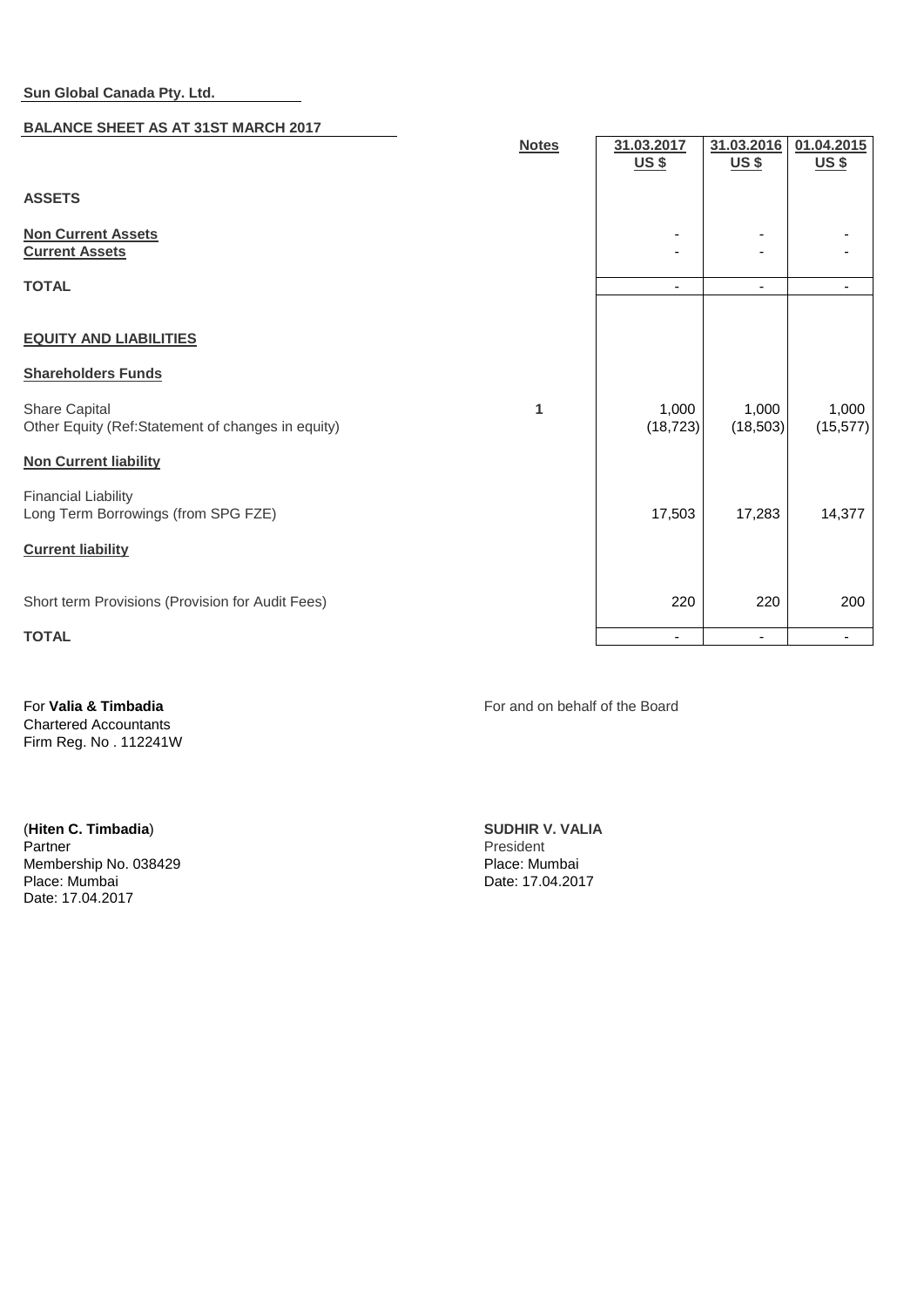#### **SUN Global Canada Pty. Ltd.**

### **STATEMENT OF PROFIT & LOSS FOR THE YEAR ENDED 31ST MARCH, 2017**

|                                                                         | <b>Notes</b> | 31.03.2017<br><u>US\$</u> | 31.03.2016<br>US <sub>5</sub> |
|-------------------------------------------------------------------------|--------------|---------------------------|-------------------------------|
| <b>REVENUE</b>                                                          |              |                           |                               |
| <b>Income</b>                                                           |              |                           |                               |
| <b>EXPENDITURE</b>                                                      |              |                           |                               |
| <b>Expenses</b><br>Professional & Consultancy fees<br><b>Audit Fees</b> |              | 220                       | 2,706<br>220                  |
| <b>Total</b>                                                            |              | 220                       | 2,926                         |
| <b>Net Loss</b>                                                         |              | (220)                     | (2,926)                       |
| <b>Other Comprehensive Income</b>                                       |              |                           |                               |
| <b>Total Comprehensive Income</b>                                       |              | (220)                     | (2,926)                       |
|                                                                         |              |                           |                               |

Chartered Accountants Firm Reg. No . 112241W

(**Hiten C. Timbadia**) **SUDHIR V. VALIA** Membership No. 038429 Place: Mumbai Date: 17.04.2017

For **Valia & Timbadia** For and on behalf of the Board

President<br>Place: Mumbai Date: 17.04.2017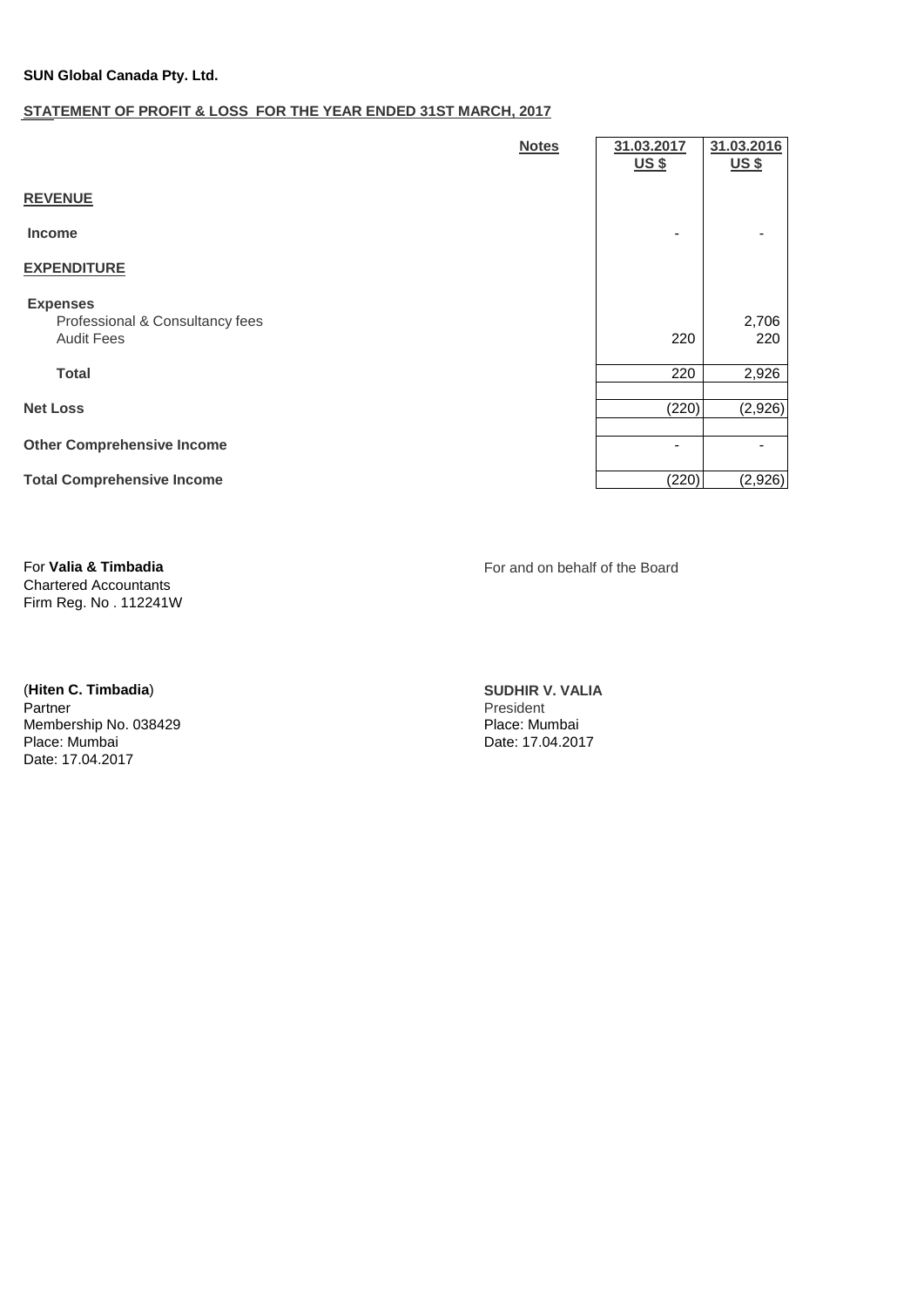#### **SUN Global Canada Pty. Ltd.**

### **Statement of changes of changes of Equity for the year ended 31st March, 2017**

| <b>Retained Earnings</b>                                                          | Amount in USD     |
|-----------------------------------------------------------------------------------|-------------------|
| Balance as on April 1, 2015                                                       | (15, 577)         |
| Profit for the year<br>Other comprehensive income for the year, net of income tax | (2,926)<br>0      |
| Total comprehensive income for the year                                           | (2,926)           |
| Balance as at March 31, 2016                                                      | (18, 503)         |
| Profit for the year<br>Other comprehensive income for the year, net of income tax | (220)<br>$\Omega$ |
| Total Comprehensive income for the year                                           | (220)             |
| Balance as at March 31,2017                                                       | (18, 723)         |

Chartered Accountants Firm Reg. No . 112241W

For **Valia & Timbadia** For and on behalf of the Board

(**Hiten C. Timbadia**) **SUDHIR V. VALIA** Membership No. 038429 Place: Mumbai Date: 17.04.2017

President<br>Place: Mumbai Date: 17.04.2017